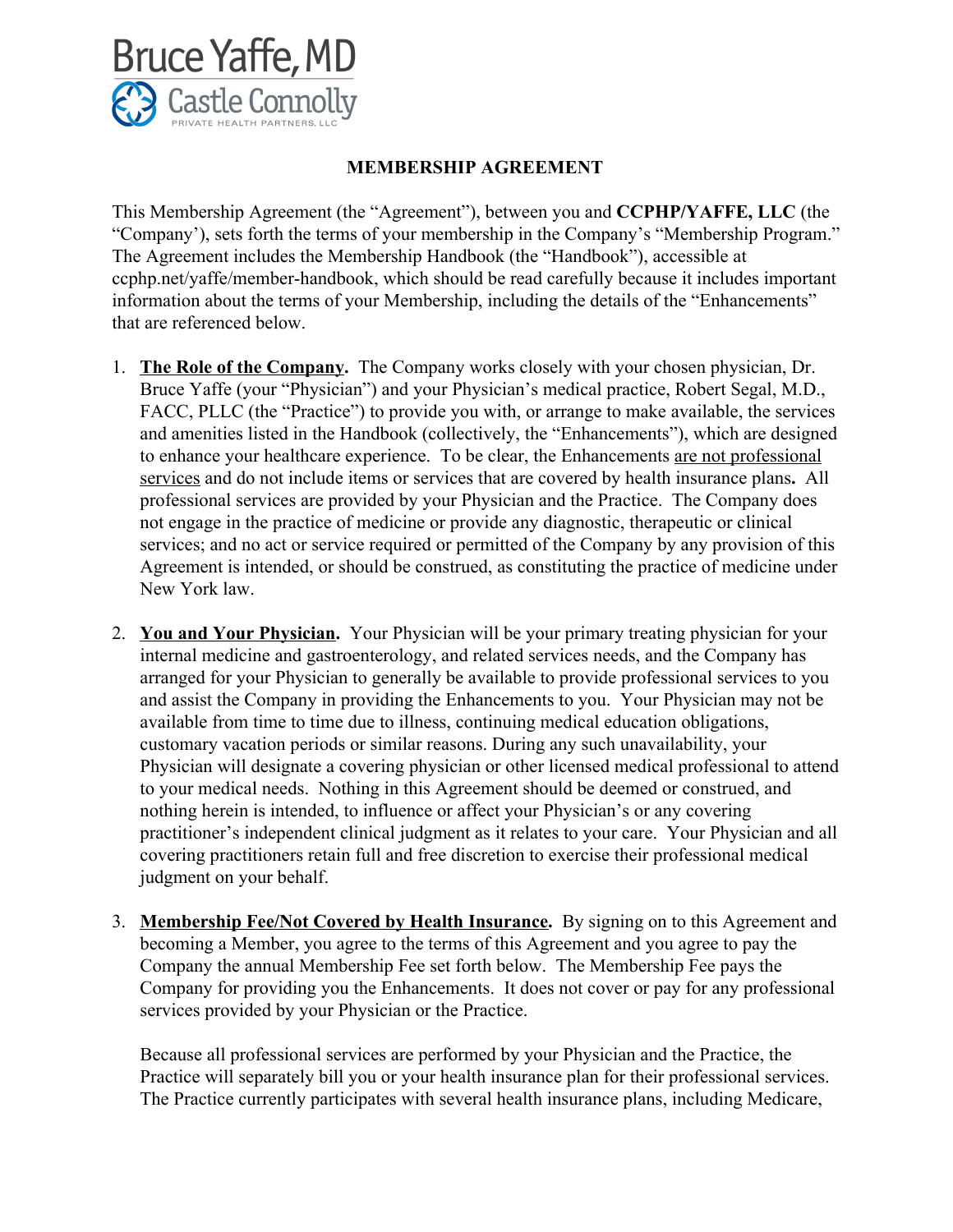and where applicable, accepts payment from those plans as payment in full for professional services, subject to applicable deductibles, co-payments and coinsurance.

 You agree not to submit to your health insurer or health plan any bill, invoice or claim for reimbursement or payment with respect to the Membership Fee. You also agree that this Agreement is a service contract and not a contract of insurance. You acknowledge that you may, however, in your discretion, submit the Membership Fee for reimbursement to any flexible spending account, health reimbursement account, or medical savings account of your employer in which you participate, but that the Company makes no representation that any part of the Membership Fee will qualify to be reimbursed from any such account.

Your annual Membership Fee is \$\_\_\_\_\_\_\_\_. You may pay the Membership Fee in one annual payment, or two (bi-annual) payments, or quarterly, or monthly. Payments can be made to the Company by bank account or credit card. You will select your method and timing of payment in the Payment Information section of this Agreement, below. Certain processing fees, as outlined in the Payment Information section, will apply.

The Company reserves the right to change the Membership Fee at the start of any Renewal Year (defined below), following at least thirty (30) days' advance written notice.

4. **Term and Termination.** The initial term of this Agreement will begin on the "Effective Date," which is the date on which your Membership Services begin pursuant to this Agreement, as confirmed by the Company following its receipt of a copy of the Agreement executed by you and your Membership Fee; provided that upon the Company's receipt of the executed Agreement and the Membership Fee, the Company retains the option, in its sole discretion, not to confirm the effectiveness of this Agreement (e.g., due to limitations on the number of Members) and to return your Membership Fee payment to you.

Unless this Agreement is otherwise terminated as provided herein, the initial term of this Agreement will be for one (1) year, commencing on the Effective Date (the "Initial Year"), and the Agreement will automatically renew for successive one (1) year periods (each, a "Renewal Year"), unless either party notifies the other party in writing, not less than thirty (30) days' prior to the expiration of the Initial Year or a Renewal Year (as applicable) of that party's desire not to renew this Agreement.

 Unless the Agreement is sooner terminated, the Company will bill you for any Renewal Year before the beginning of that year. You agree to pay the Membership Fee for each Renewal Year (or pay the initial installment for that year, as applicable) within thirty (30) days following invoicing. Failure to pay the invoiced amount in a timely manner may result in termination of this Agreement.

 Either party may also terminate this Agreement at any time for any reason upon thirty (30) days' prior written notice to the other party, delivered in the manner set forth in Section 4 of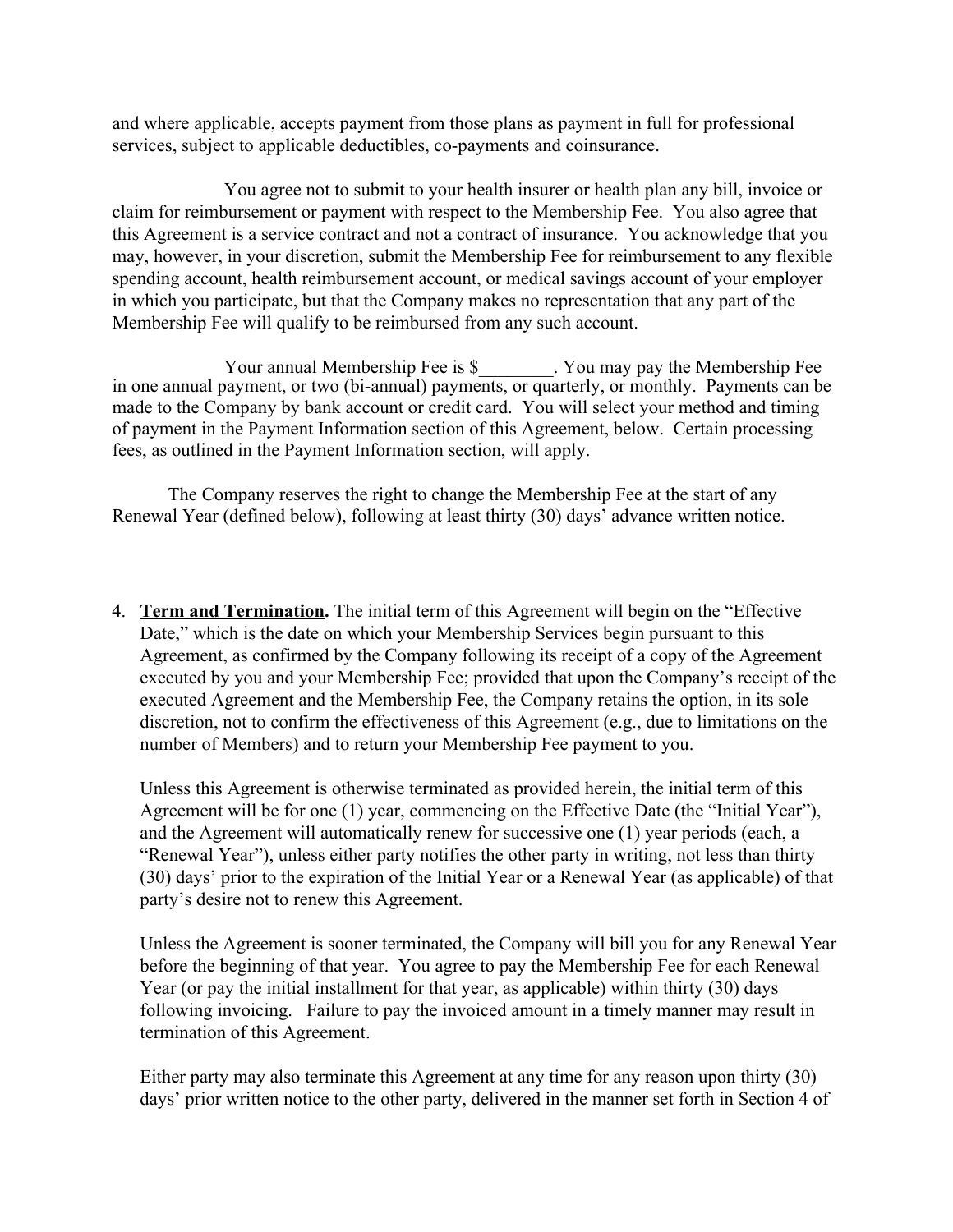the Additional Terms section of the Handbook. If you terminate this Agreement, you will be refunded the pro-rata portion of any paid portion of your annual Membership Fee, minus an administrative fee of two hundred dollars (\$200) ("Administrative Fee"). Except as provided below, if the Company terminates this Agreement, you will be refunded the pro-rata portion of any paid portion of your annual Membership Fee, and no Administrative Fee will be due. Any pro-rated refund will be based on the number of days remaining in your Membership term (or payment period, as applicable). In the event of your death, this Agreement will immediately terminate. However, in the event that your Physician becomes unavailable for an extended period of time, the Company may seek to identify a replacement Physician as your Physician (at least temporarily) and not terminate this Agreement, in which case you will be entitled to terminate the Agreement and obtain a pro-rated refund as provided above.

[Remainder of Page Intentionally Left Blank]